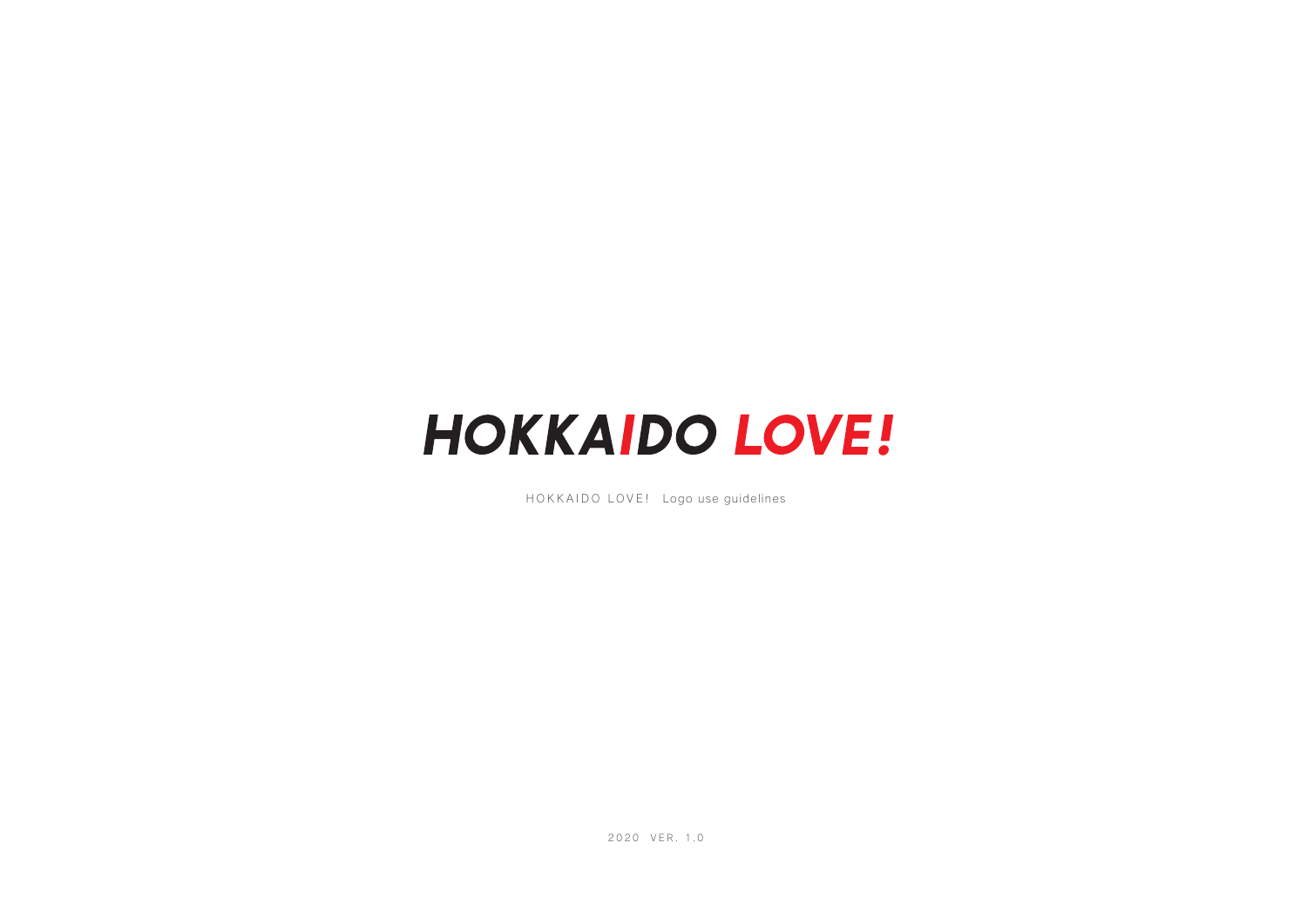## **HOKKAIDO LOVE!**

Hokkaido is beloved by people all over the island, Japan and the world. Everyone has their own reasons for loving Hokkaido, and this logo was created by combining the "I" in Hokkaido with "love", with the aim of giving people a channel to express this feeling on social media. The objective is to allow everyone to share their unwavering love for Hokkaido.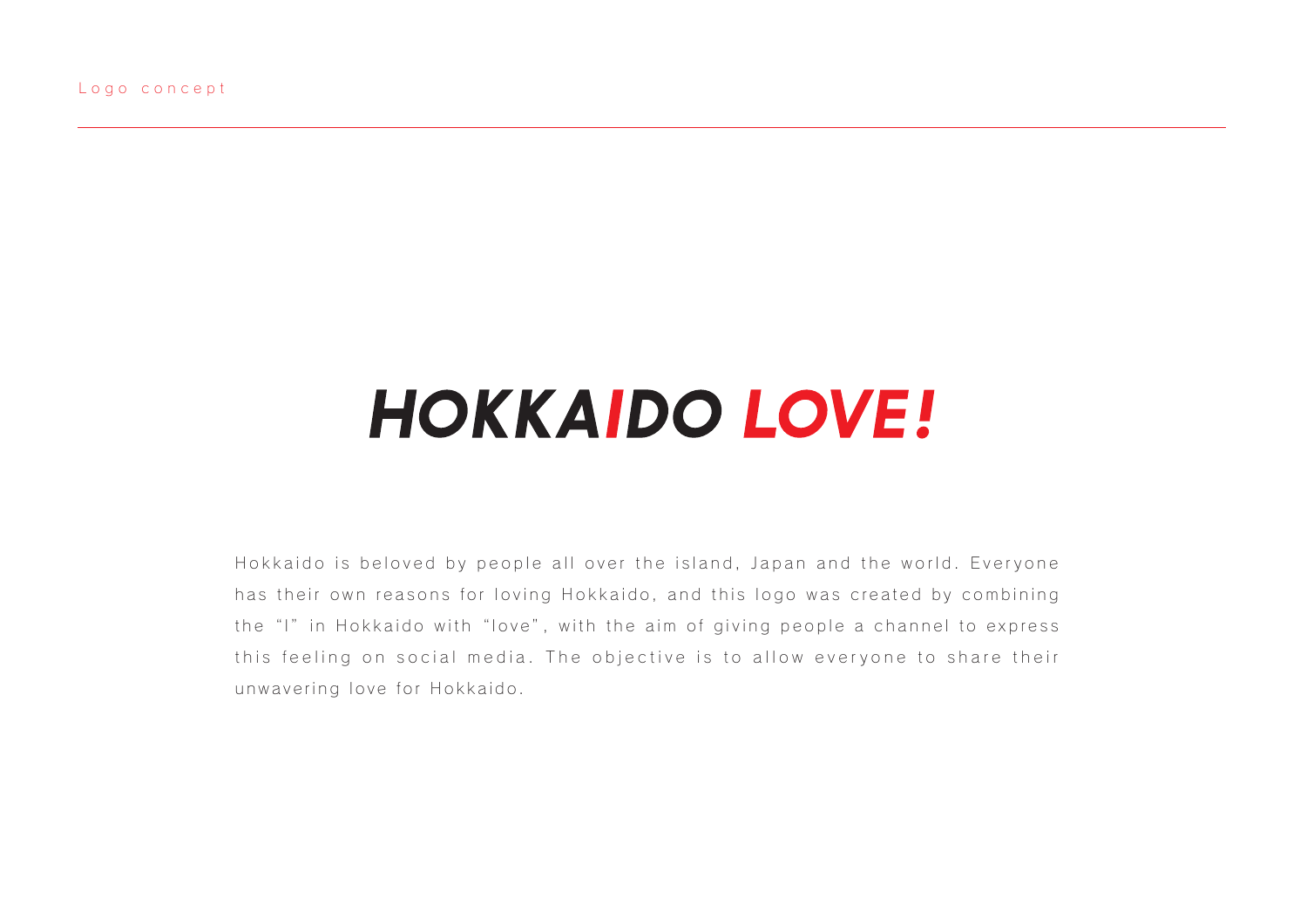## Logo development and color

Only the specified colors may be used.

CMYK DIC PANTONE : Process Black C : C0 + M0 + Y0 + K100 : 582

CMYK DIC PANTONE : 485C : C0 + M100 + Y100 + K0 : 2496



〈Basic version〉 〈Two-line ve rsion〉



<sup>1c</sup> **HOKKAIDO LOWEI** 



The inverted logo should be used in cases where visibility is reduced, such as when used \* on a photographic background. The photograph of the sky used in the background above is a sample and should be removed before using the logo.

**HOKKAIDO** LOWE!

Inversion Inversion

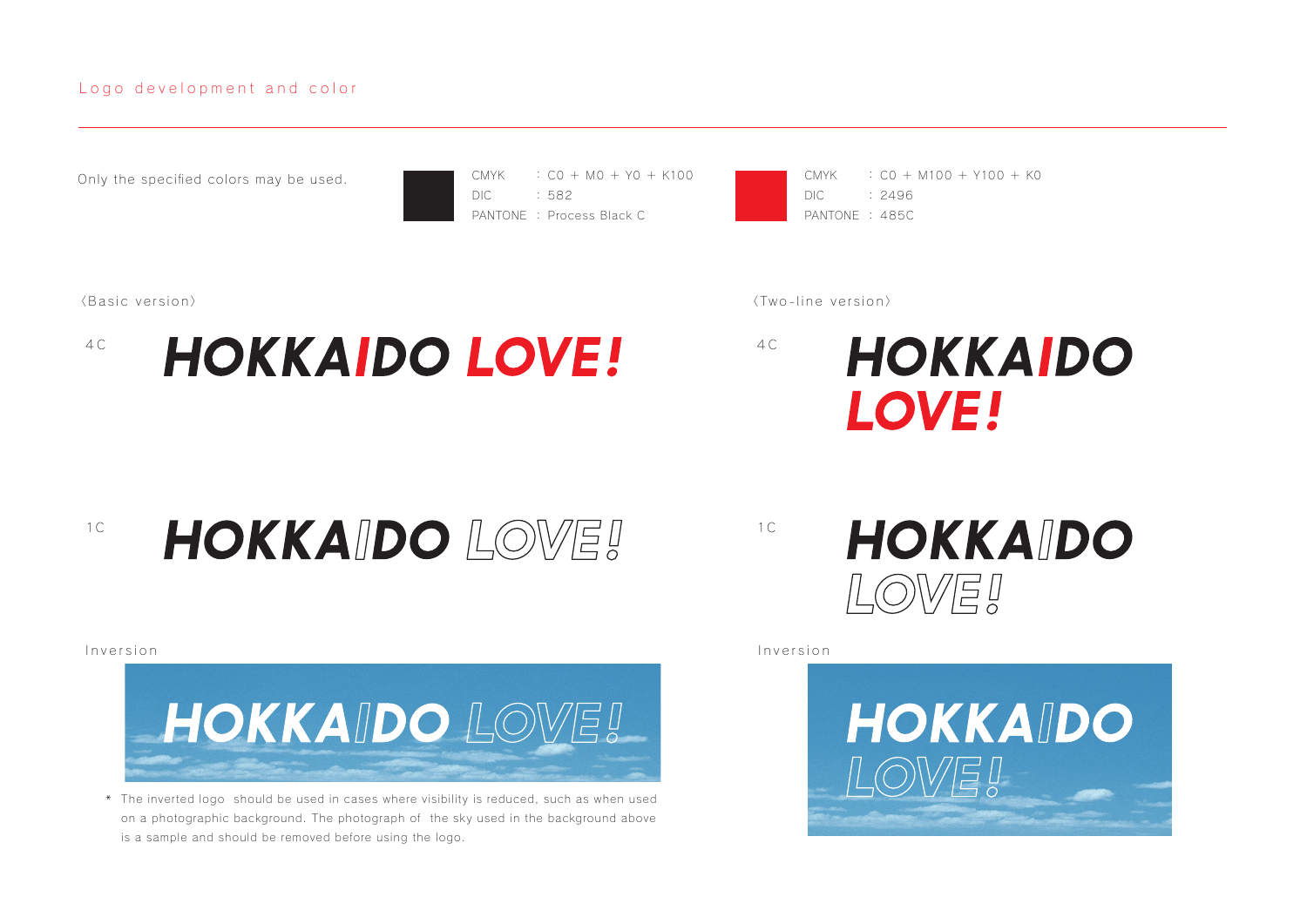\* Advance permission from the HOKKAIDO LOVE! Management Office is required for use at sizes smaller than the minimum sizes shown below.

\* Even if the minimum size requirement has been met, the logo should be adjusted as necessary if visibility is poor.

〈Basic version〉 〈Two-line ve rsion〉





\* The minimum permitted isolation area is shown below.

This isolation area must always be included around the logo in order to ensure visibility and legibility.



〈Basic version〉 〈Two-line ve rsion〉

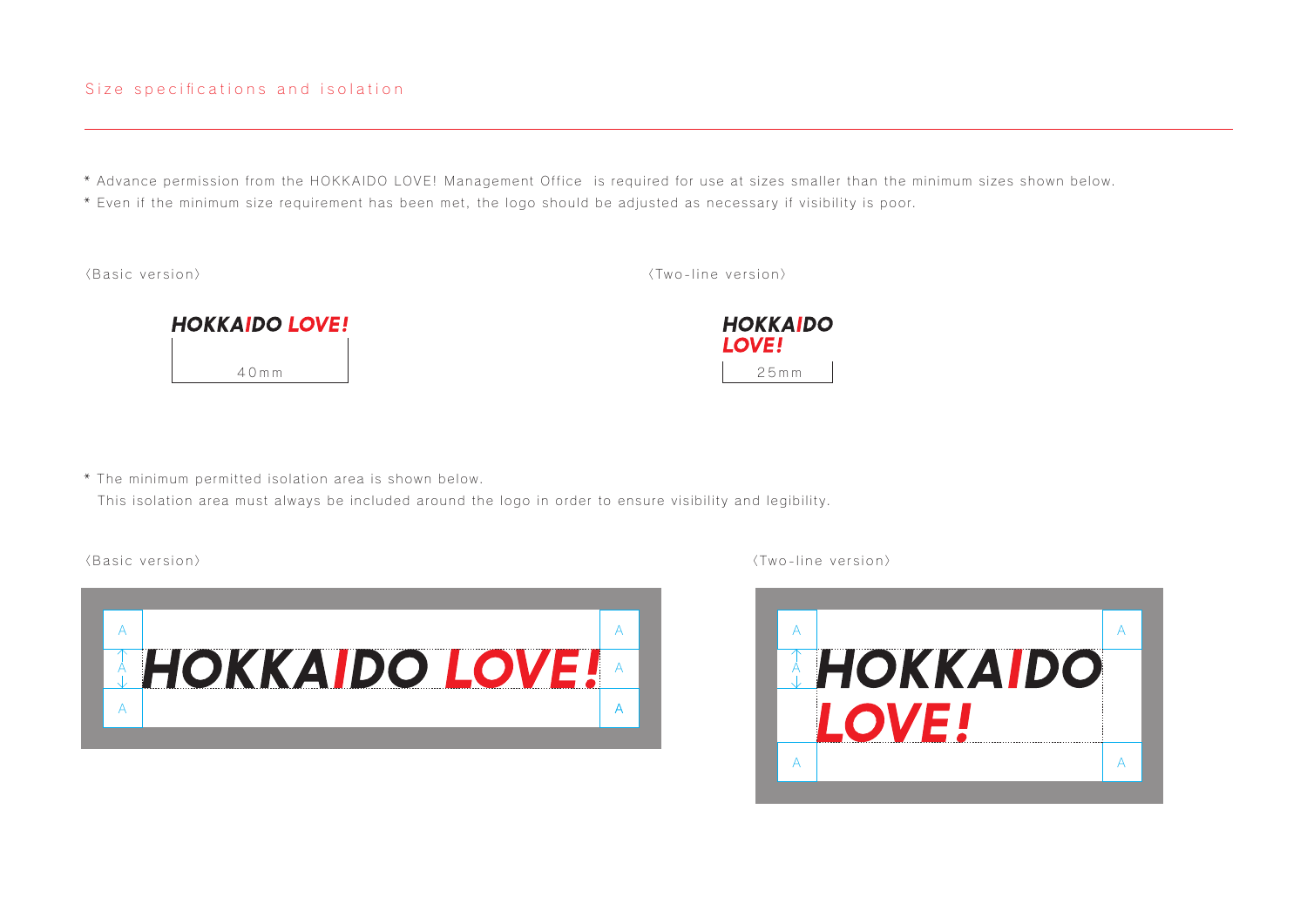

Use of the logo on non-contrasting backgrounds, on complicated backgrounds or in cases where the logo is not clearly displayed



Altering the aspect ratio of the logo





Altering the balance of the logo **National Exercise Communists** Use of the logo in combination with different graphic elements